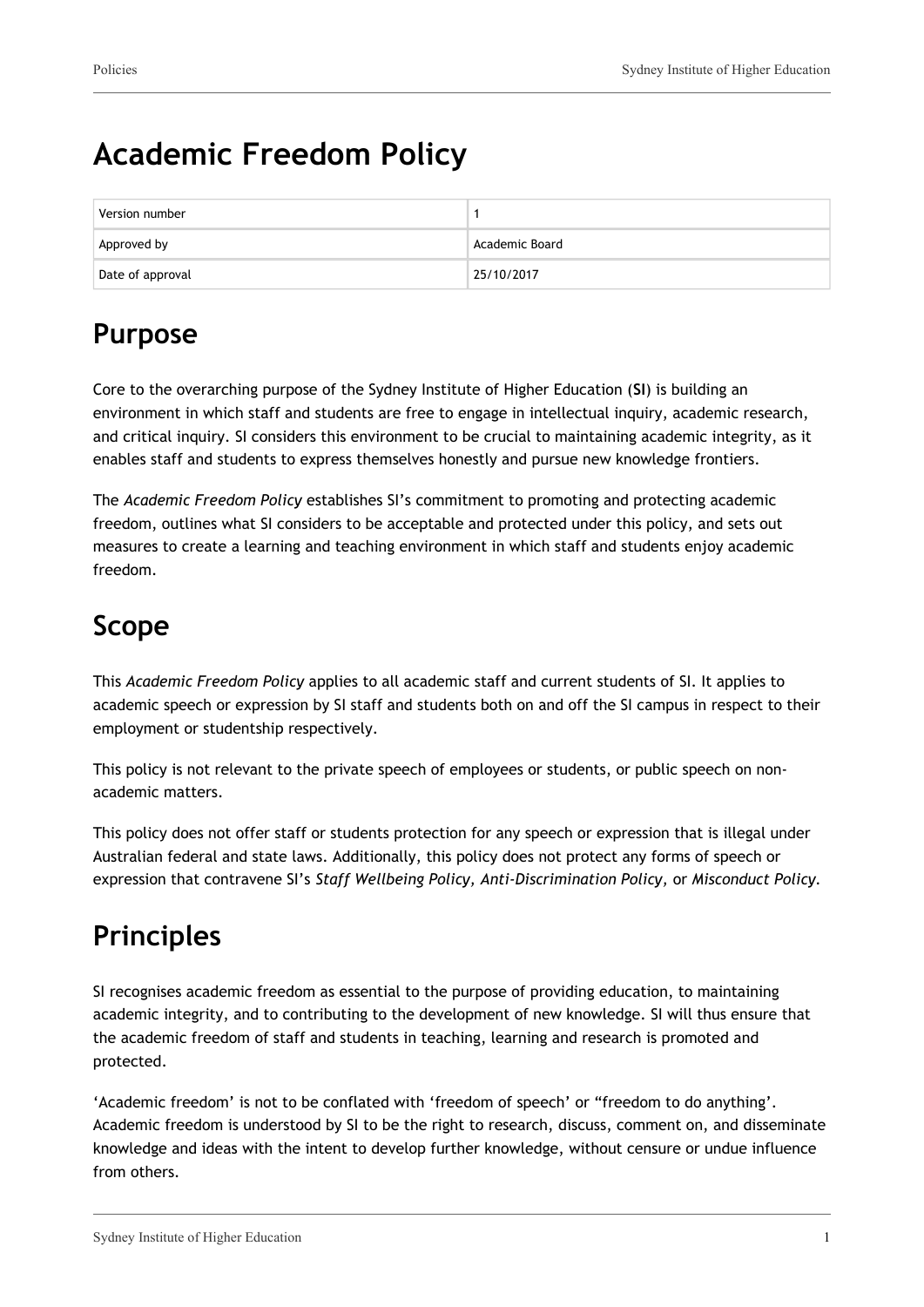Academic speech or expression must be based on evidence and critical inquiry, adhering to sound academic practice as per the *Academic and Professional Integrity Policy*.

SI staff and students are expected to conduct themselves appropriately at all times, and especially when their conduct will reflect on SI's reputation.

### **Procedures**

#### *Learning and teaching environment*

SI aspires to create an environment in which the academic freedom of each staff member and student is protected.

SI's commitment to and support for free intellectual inquiry will be embedded in all areas of academic operations, including:

- Development of the *Learning and Teaching Plan*
- Program design and delivery
- Expectations for academic integrity and proper conduct
- Handling of student complaints and appeals
- Assessment strategies.

#### *Rights and Responsibilities*

Staff and students have the following rights and responsibilities:

- Staff and students are expected not to interrupt or disrupt the academic activities of others unless those activities contravene an SI policy, an SI code of conduct, or Australian federal or state law.
- Staff and students have the right to appeal decisions made about their academic speech or expression through the appropriate appeal pathways.
- Staff members have the right to comment publicly on academic matters within their area of expertise.

SI has the following rights and responsibilities:

- SI will ensure that the academic freedom of staff and students is not hindered by corporate or business interests.
- To the best of its ability, SI will protect staff and students from any negative effects resulting from exercising academic freedom as defined in this policy.
- SI will ensure that staff and students are informed about academic freedom and their rights and responsibilities under this policy through orientation, induction, and ongoing development activities.
- SI has the right to pass judgement on whether academic activities are consistent with the definition of academic freedom outlined in this policy.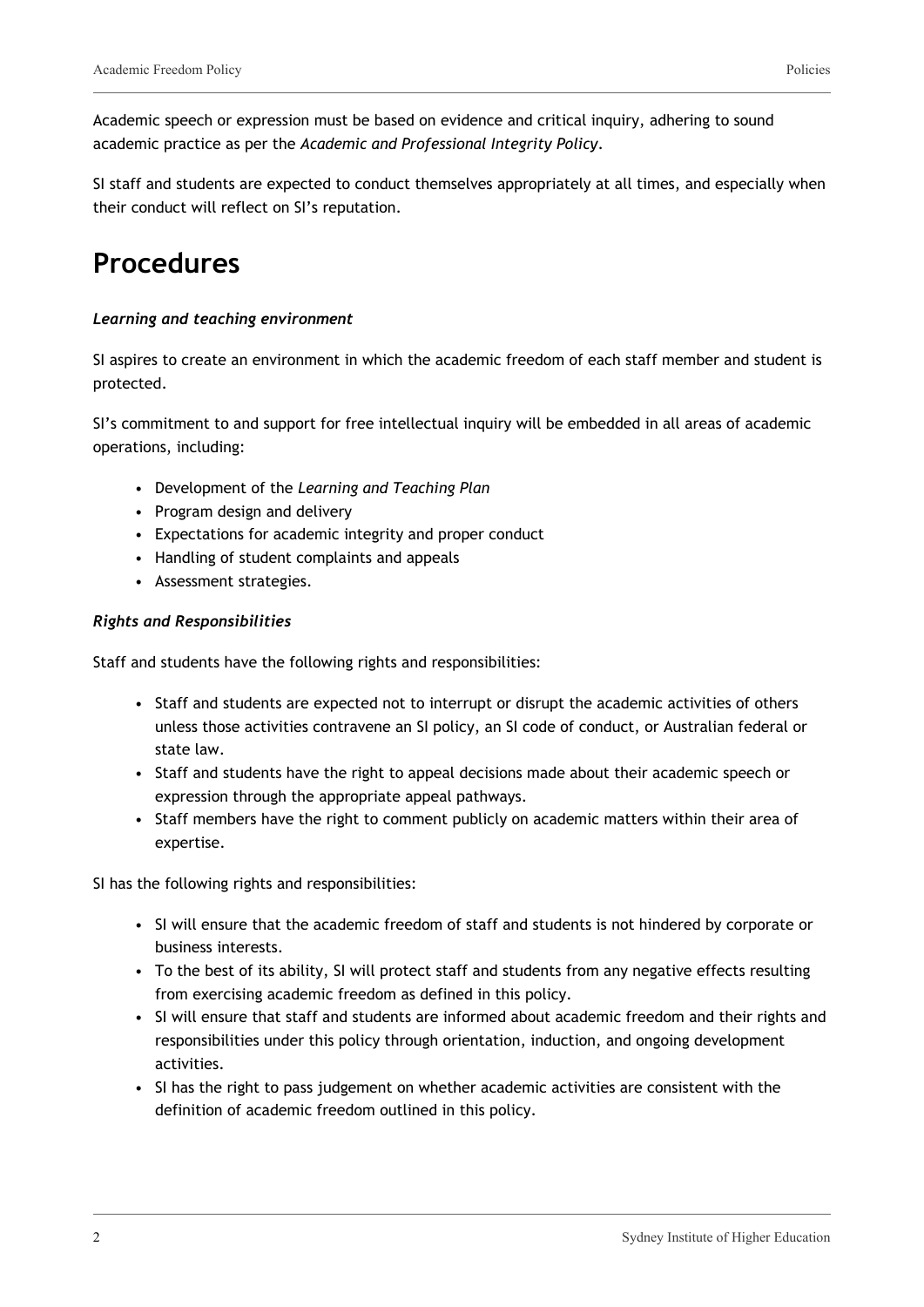### **Policy Implementation and Monitoring**

Academic freedom is fundamental to SI across all aspects of the higher education operation. It is the responsibility of the *Corporate Governance Board* to ensure academic freedom is protected at SI under this policy.

The *Corporate Governance Board* delegates oversight of academic matters at SI to the *Academic Board*. The Academic Board delegates responsibility for the day-to-day implementation of this policy to the Dean.

The *Academic Board* will review all periodic reports from relevant committees and staff members, in accordance with the *Compliance Calendar*.

Additionally, the *Academic Board* will review all relevant student complaints, concerns raised by staff members, potential threats to academic freedom, and instances of alleged student or staff academic misconduct on an ongoing basis.

### **Definitions**

**Academic Board:** the SI governing body responsible for academic oversight, including SI learning and teaching environment and practices, program development and approval, workforce planning, research and scholarship, and academic policies and procedures. The *Academic Board* advises the *Corporate Governance Board* on academic matters.

**Academic freedom:** The right of students and staff to engage in free intellectual inquiry in a manner that upholds academic integrity. This includes engaging in reasoned and evidence-based researching, commenting and debating on their areas of expertise.

**Academic integrity:** the standards and values that must be embedded in all academic activities, such as accountability, fairness, honesty, and respect.

**Corporate Governance Board:** The SI governing body responsible for the oversight of all SI operations, including the direction-setting, quality assurance, monitoring, and improvement of academic and nonacademic operations. It delegates responsibility for academic matters to the *Academic Board*.

**Critical inquiry:** An approach to research and analysis that considers multiple conflicting perspectives, producing balanced and well-reasoned work that challenges existing ideas and uncovers new areas of inquiry.

# **Review Schedule**

This policy will be reviewed by the *Academic Board* every three years.

| <b>Version History</b> |              |                |                 |                   |
|------------------------|--------------|----------------|-----------------|-------------------|
| Version number:        | Approved by: | Approval date: | Revision notes: | Next review date: |